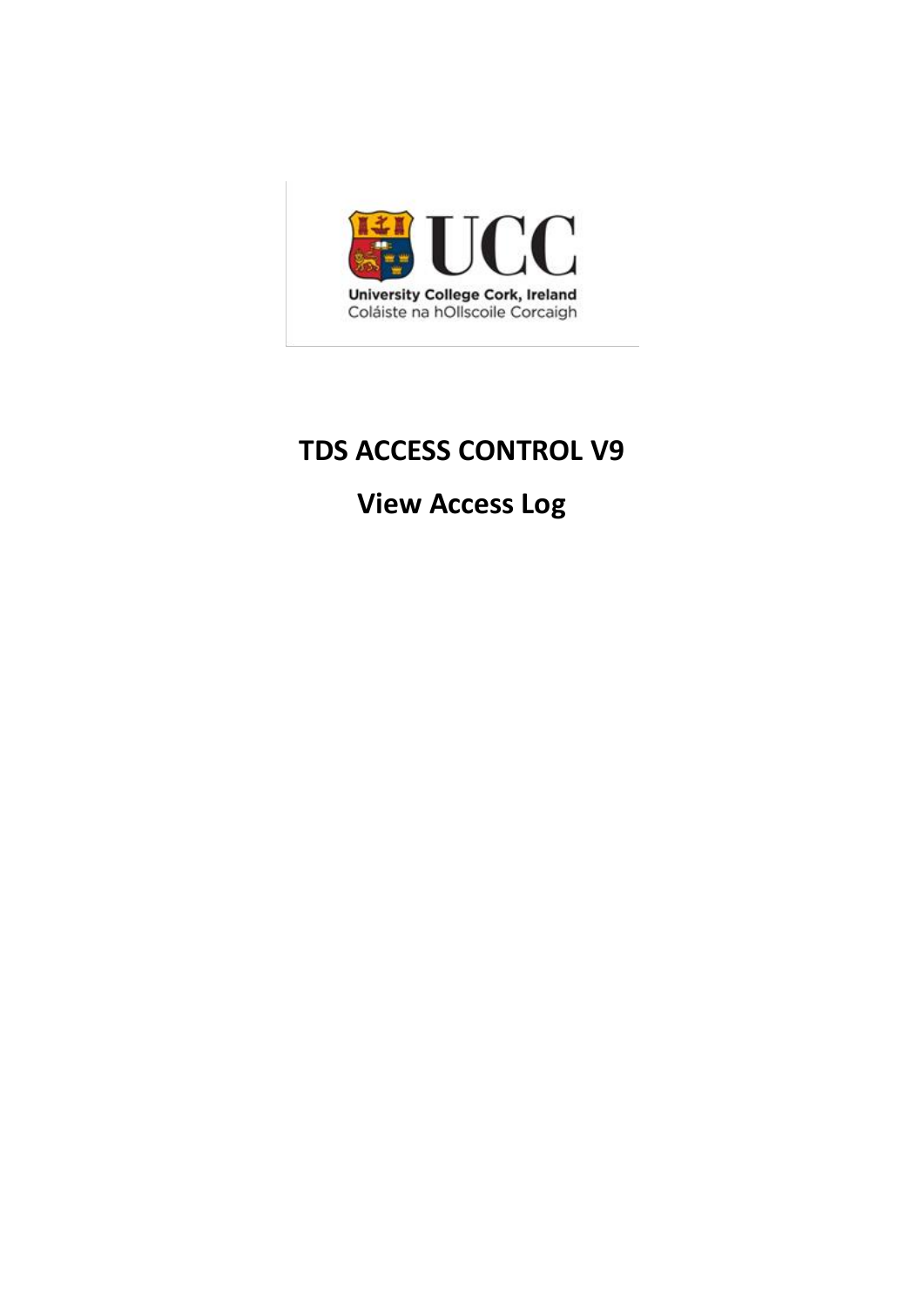## Contents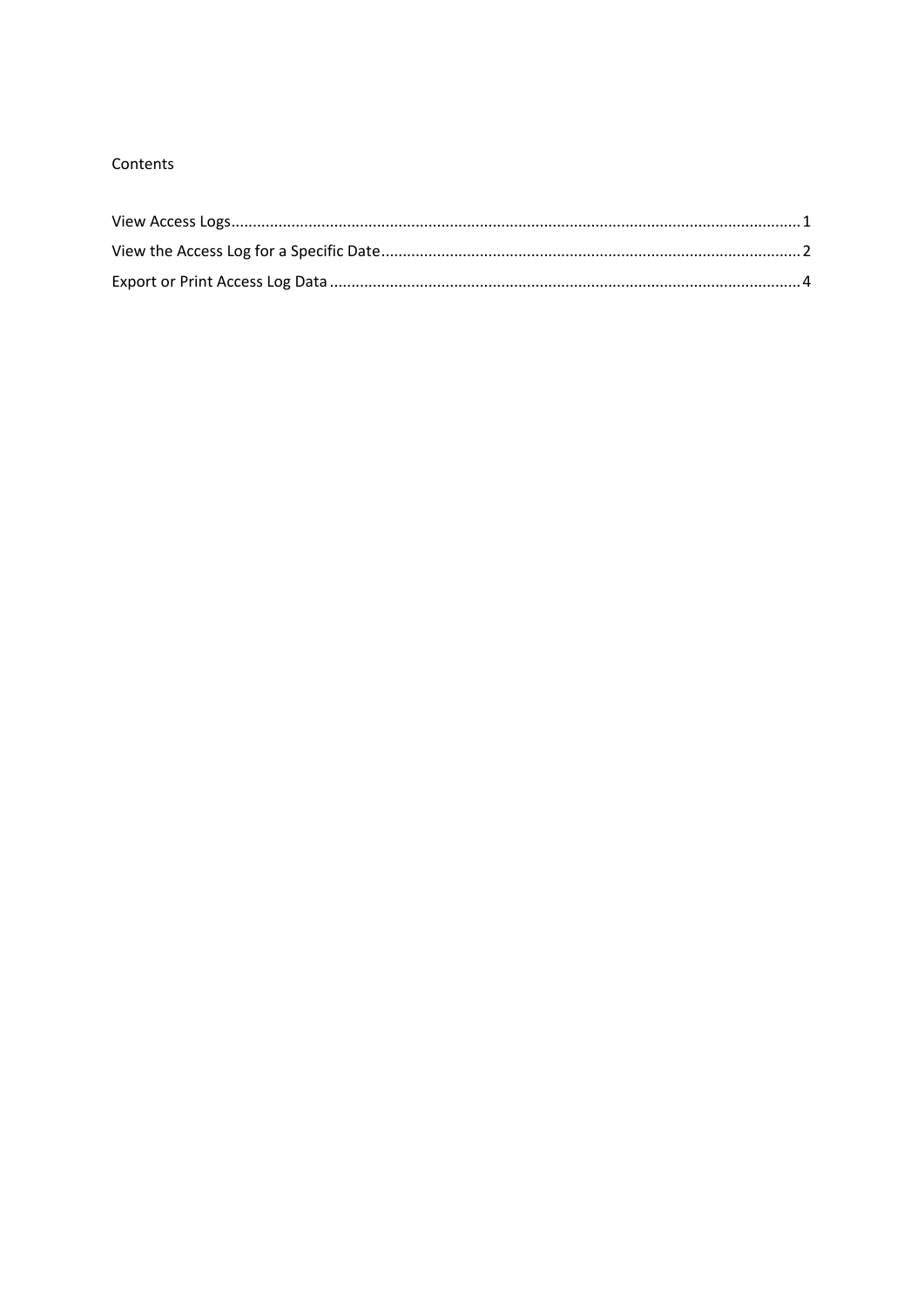## <span id="page-2-0"></span>View Access Logs

The **Access Log** portlet displays all access transactions made on TDS Access V9 Terminals/Doors. You will only see access log information for doors within your own zone. This portlet will allow you to see both successful and unsuccessful swipes. A column called Error Description will provide you with information on unsuccessful swipes (Unauthorised access).

1. On the Menu panel on the left-hand side choose View => Access Log



2. The access log will open displaying all transactions for the current date with the most recent transaction first. To change the sort order of the search results, click on a column heading, the sort order will change automatically. To quickly filter data, enter a search word in the Keyword Search (1) and click on the **Submit** button.

| C Access Log                                                        |                   |                                                               |                            |                                                          |         |                                                                           |                |                     |                                  |               | $\sim$ $\geq$ $\times$ |
|---------------------------------------------------------------------|-------------------|---------------------------------------------------------------|----------------------------|----------------------------------------------------------|---------|---------------------------------------------------------------------------|----------------|---------------------|----------------------------------|---------------|------------------------|
| the control of the control of the control of the<br>From 27/02/2017 | 曲                 | the control of the control of the control of<br>To 12/06/2017 | 曲<br>۰                     | the control of the control of the control of<br>00:00:00 | To<br>۰ | the control of the control of the<br>$\overline{\phantom{a}}$<br>23:59:59 | Keyword search |                     | ×<br>Q                           | <b>OPhoto</b> | $\equiv$               |
| Access Time 1                                                       | Clocking          | Last Name                                                     | <b>First Name</b>          | <b>Short Description</b>                                 |         | <b>Terminal Description</b>                                               |                | <b>Badge Number</b> | <b>Error Description</b>         |               | Transactio             |
| 09/06/2017 10:25:49                                                 | ക                 | Butterfield                                                   | Camilla                    |                                                          |         |                                                                           |                |                     |                                  |               |                        |
| 09/06/2017 10:18:26                                                 | $\bullet$         | Butterfield                                                   | Camilla                    |                                                          |         |                                                                           |                |                     |                                  |               |                        |
| 08/06/2017 16:14:56                                                 | Ŵ                 | Butterfield                                                   | Camilla                    |                                                          |         |                                                                           |                |                     |                                  |               |                        |
| 08/06/2017 15:38:00                                                 | $\bullet$         | Butterfield                                                   | Camilla                    |                                                          |         |                                                                           |                |                     |                                  |               |                        |
| 08/06/2017 15:37:11                                                 | $\mathbf{\Omega}$ | Butterfield                                                   | Camilla                    |                                                          |         |                                                                           |                |                     |                                  |               |                        |
| 08/06/2017 15:04:56                                                 | $\bullet$         | Butterfield                                                   | Camilla                    |                                                          |         |                                                                           |                |                     |                                  |               |                        |
| 08/06/2017 12:08:50                                                 | Ŵ                 | Yamamoto                                                      | Rei                        |                                                          |         |                                                                           |                |                     |                                  |               |                        |
| 08/06/2017 12:08:46                                                 | $\bullet$         | Van Achte                                                     | Tiede                      |                                                          |         |                                                                           |                |                     |                                  |               |                        |
| 08/06/2017 12:08:38                                                 | ര                 | Boer                                                          | Anke                       |                                                          |         |                                                                           |                |                     |                                  |               |                        |
| 08/06/2017 12:08:29                                                 | Ø.                | Mizushima                                                     | Daisuke                    |                                                          |         |                                                                           |                |                     |                                  |               |                        |
| $\leftarrow$                                                        |                   |                                                               |                            |                                                          |         |                                                                           |                |                     |                                  |               | Þ                      |
| $\ll$<br>Page 1                                                     | of 5              | $\gg$<br>$\rightarrow$                                        | $\mathbb{C}^*$<br>Auto 2 - |                                                          |         |                                                                           |                |                     | Displaying 1 - 10 of 49 accesses | $\mathbb{Q}$  | $\Theta$               |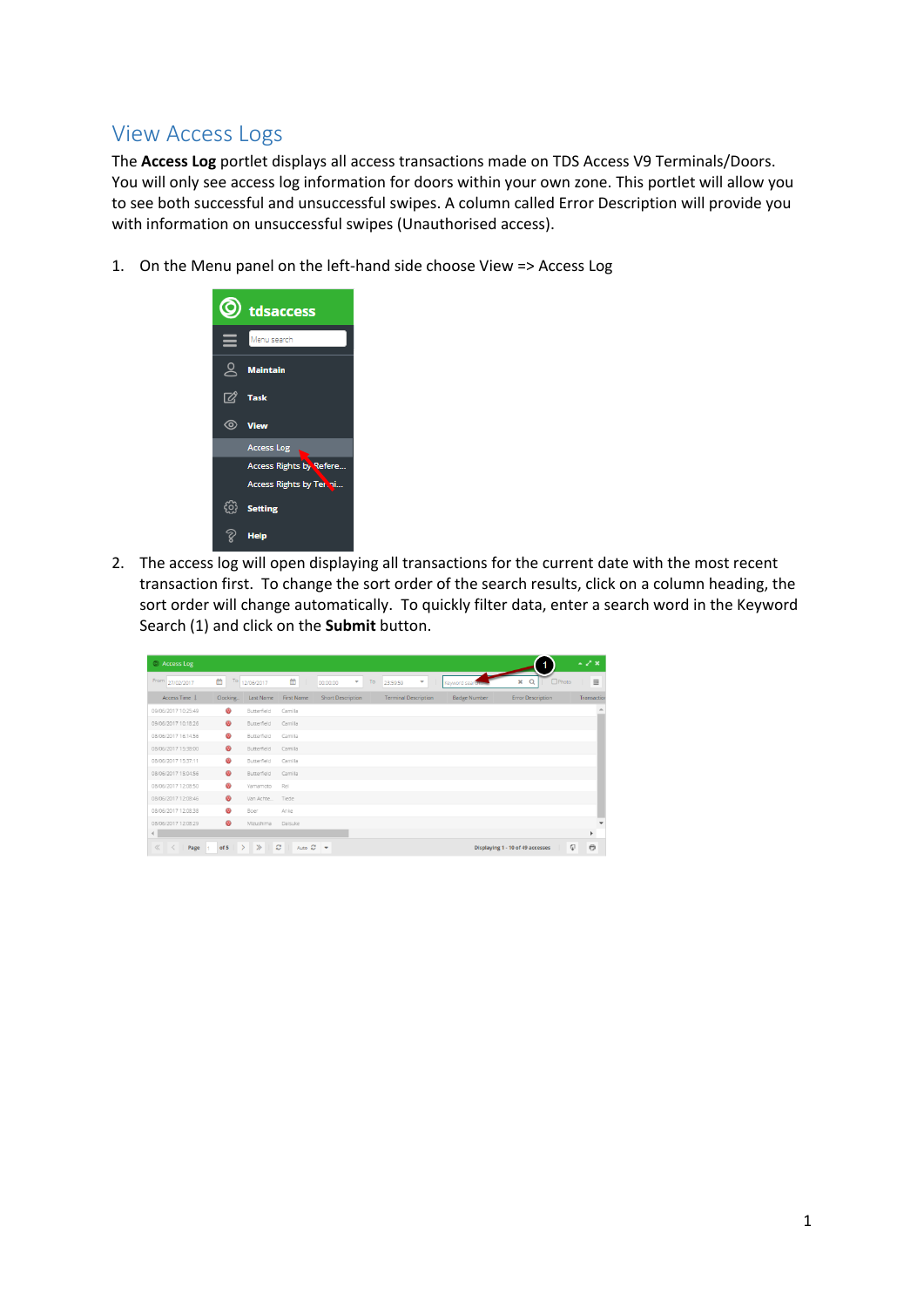## <span id="page-3-0"></span>View the Access Log for a Specific Date

1. The date range can be changed by clicking on the calendar next to the date or dates can be manually entered.

#### **Note:**

Keep the date range to an acceptable range otherwise you may end up returning thousands of records that are not required.

| From 01/11/2016     | é    |                | /06/2017       |                         | 曲                        |                |               | 00:00:00       | To<br>$\psi$ | 23:59:59   | $\mathbf{w}$         | Keyword search      | <b>OPhoto</b><br>$\alpha$<br>$\times$ | $\equiv$   |
|---------------------|------|----------------|----------------|-------------------------|--------------------------|----------------|---------------|----------------|--------------|------------|----------------------|---------------------|---------------------------------------|------------|
| Access Time         | Cloc | ×              |                | November 2016 $\sim$    |                          |                |               | ×.             | tription     |            | Terminal Description | <b>Badge Number</b> | Error Description                     | Transactio |
| 09/06/2017 12:25:49 |      | $\overline{S}$ | M              | T                       | W.                       | T              | F             | $\overline{S}$ |              |            |                      |                     |                                       | ×          |
| 09/06/2017 10:18:26 |      | $30 -$         | 31             |                         | $\overline{2}$           | $\overline{3}$ | $\mathcal{A}$ | 5              |              |            |                      |                     |                                       |            |
| 08/06/2017 16:14:56 |      | 6              | $\overline{z}$ | $\overline{\mathbf{8}}$ | $\overline{a}$           | $10^{-1}$      | 11            | 12             |              |            |                      |                     |                                       |            |
| 08/06/2017 15:35:00 |      |                |                |                         |                          |                |               |                |              |            |                      |                     |                                       |            |
| 05/06/2017 15:37:11 |      | 13             | 14             | -15                     | 16                       | 37             | 18            | $19 -$         |              | $\gamma_2$ |                      |                     |                                       |            |
| 05/06/2017:15:04:56 |      | 20             | 21             | 22                      | 23                       | 24             | 25            | 26             |              | Loading.   |                      |                     |                                       |            |
| 08/06/2017 12:08:50 |      | 27             | 28             | 29                      | 30                       | ٠              | 5             | $\overline{3}$ |              |            |                      |                     |                                       |            |
| 05/06/2017 12:08:46 |      | ×              | ÷              | 6                       | $\overline{\phantom{a}}$ | $\mathbb{R}$   | i9.           | $10 -$         |              |            |                      |                     |                                       |            |
| 05/05/2017 12:08:38 |      |                |                |                         | Today                    |                |               |                |              |            |                      |                     |                                       |            |
| 08/06/2017 12:08:29 |      |                |                | Mizushima               | Daguke                   |                |               |                |              |            |                      |                     |                                       |            |
| 4.1                 |      |                |                |                         |                          |                |               |                |              |            |                      |                     |                                       |            |

2 Change **Time** range - Select the **Time** range from the drop down or the time can be manually typed in the 24-hour format e.g. 14 or 14:39:00.

#### **Note:**

If a time range filter is applied over a date range of more than one day, the returned results will be all transactions within that time range on each of the days. This is the reason the dates and times have been placed in separate sections for this portlet. The time for the end of the day defaults to 23:59:00 - but this will return all transactions up until 23:59:59

| C Access Log        |                        |                                             |                |          |                          |                                               |   |                     |                                                                                                       |                          | - 2 x         |
|---------------------|------------------------|---------------------------------------------|----------------|----------|--------------------------|-----------------------------------------------|---|---------------------|-------------------------------------------------------------------------------------------------------|--------------------------|---------------|
| From 01/11/2016     | 曲                      | <u> Tanzania (m. 1888)</u><br>To 12/06/2017 | 曲              |          | To:                      | the control of the control of the<br>23:59:59 | ٠ | Keyword search      | the control of the control of the control of the control of<br><b>Contract Contract Contract</b><br>× | $\alpha$<br>$D$ Photo    |               |
| Access Time 1       | Clocking               | Last Name                                   | First Name     | 03:00:00 |                          | <b>Terminal Description</b>                   |   | <b>Badge Number</b> |                                                                                                       | <b>Error Description</b> | Transactio    |
| 09/06/2017 10:25:49 |                        | Butterfield                                 | Camilla        | 04:00:00 |                          |                                               |   |                     |                                                                                                       |                          |               |
| 09/06/2017 10:18:26 | $\mathbf{a}$           | Butterfield                                 | Camilla        | 05:00:00 |                          |                                               |   |                     |                                                                                                       |                          |               |
| 08/06/2017 16:14:56 | O.                     | Butterfield                                 | Camilla        | 06:00:00 |                          |                                               |   |                     |                                                                                                       |                          |               |
| 08/06/2017 15:38:00 | $\omega$               | Butterfield                                 | Camilla        | 07:00:00 |                          |                                               |   |                     |                                                                                                       |                          |               |
| 08/06/2017 15:37:11 | Ø                      | Butterfield                                 | Camilla        | 08:00:00 |                          |                                               |   |                     |                                                                                                       |                          |               |
| 08/06/2017 15:04:56 | Ø.                     | Butterfield                                 | Camilla        | 09:00:00 |                          |                                               |   |                     |                                                                                                       |                          |               |
| 08/06/2017 12:08:50 | മ                      | Yamamoto                                    | Rei            | 10:00:00 |                          |                                               |   |                     |                                                                                                       |                          |               |
| 08/06/2017 12:08:46 | െ                      | Van Achte                                   | Tiede          | 11:00:00 | $\overline{\phantom{a}}$ |                                               |   |                     |                                                                                                       |                          |               |
| 08/06/2017 12:08:38 | ŵ                      | Borr                                        | Anke           |          |                          |                                               |   |                     |                                                                                                       |                          |               |
| 08/06/2017 12:08:29 | ൈ                      | Mizushima                                   | Daisuke        |          |                          |                                               |   |                     |                                                                                                       |                          |               |
| $\left($ $\right)$  |                        |                                             |                |          |                          |                                               |   |                     |                                                                                                       |                          | r             |
| $\ll$<br>Page       | of 11095 $\Rightarrow$ | $\rightarrow$                               | $\mathbb{C}^n$ | Auto 2 - |                          |                                               |   |                     | Displaying 1 - 10 of 110944 accesses                                                                  |                          | $\Theta$<br>0 |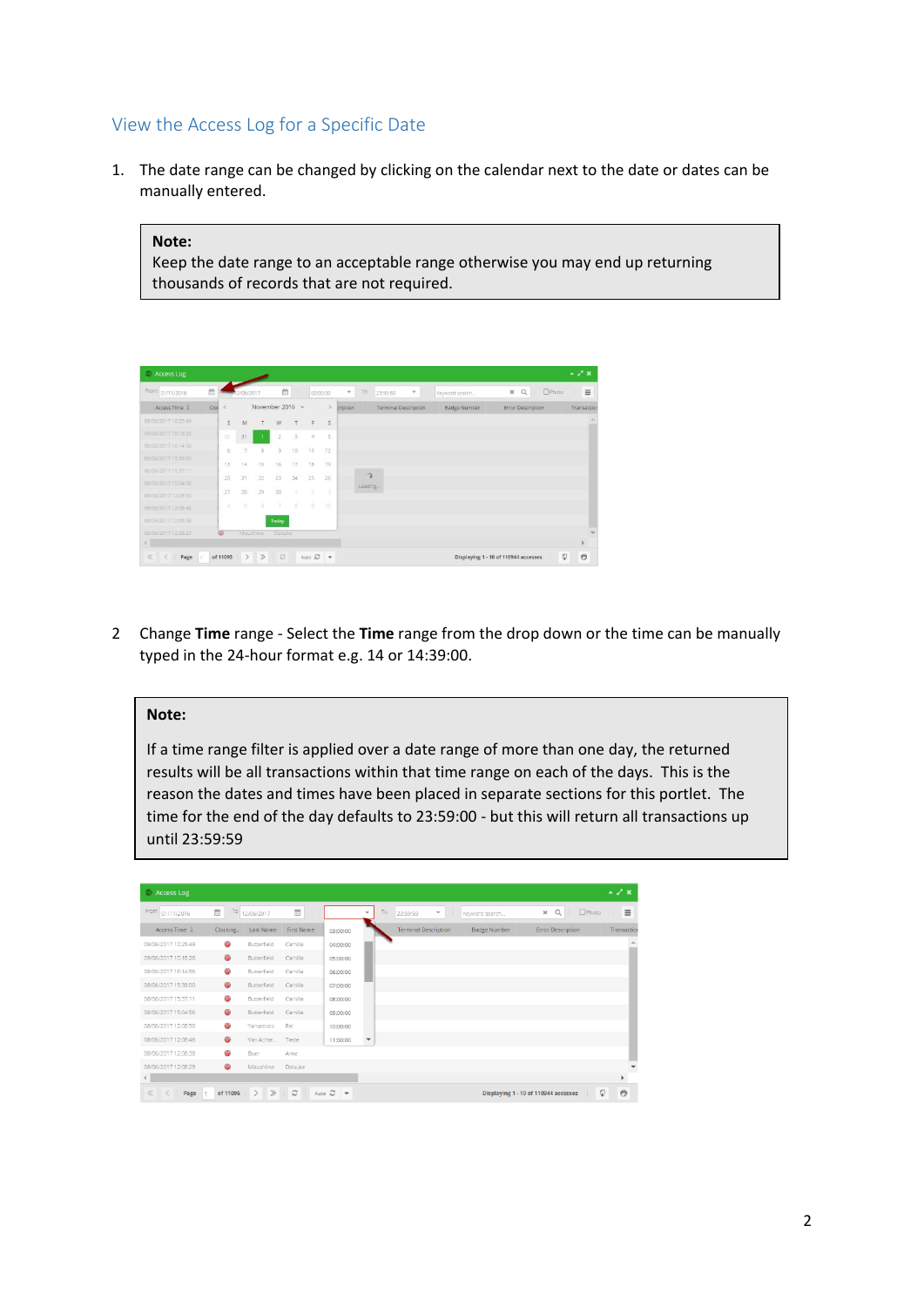3 Use More Options to filter ••• –at the top right hand side

| More options      |                                        |                                                                |
|-------------------|----------------------------------------|----------------------------------------------------------------|
| Terminal          | Select terminal (Multiple)             | The portlet can be filtered by:-                               |
| Short Description | Select short description<br>(Multiple) | Terminal (long description)<br>Short Description (of terminal) |
| Badge Number      | Enter badge number                     |                                                                |
| Error Description | Select error description<br>(Multiple) | Badge Number (exact match)                                     |
|                   |                                        | Error message e.g. unauthorized                                |
| Transaction       | Select transaction (Multiple)          | Transaction                                                    |
| Authorised        | Roth                                   | Authorised                                                     |
| In Zone           | Select in zone                         | Zone                                                           |
| Company           | Select company (Multiple)              |                                                                |
|                   |                                        | Company                                                        |
| Department        | Select department (Multiple)           | Department                                                     |
|                   |                                        | ID (individual person)                                         |
| Person            | Select person                          |                                                                |
|                   | Person Type Select person type         | Person Type                                                    |
| Q. Search         | <b>Keset</b>                           |                                                                |

After applying a filter you must press the **Search** button at the bottom of the screen. The Reset button will clear any existing filters applied.

4 Display **Person Photo** –If the photo check box (1) on the toolbar is ticked on, the active photo for the person will display on the left of the portlet. If the auto refresh button is toggled on (2) the photo will update as the next transaction appears. Click on a row to display the photo for that person.

| Access Log      |                       |               |                   |            |                   |              |                                      |                                                                                                                                                                                                                                                                                                                                                                                                                                                                                 | $\sim$ $2^{\circ}$ x |
|-----------------|-----------------------|---------------|-------------------|------------|-------------------|--------------|--------------------------------------|---------------------------------------------------------------------------------------------------------------------------------------------------------------------------------------------------------------------------------------------------------------------------------------------------------------------------------------------------------------------------------------------------------------------------------------------------------------------------------|----------------------|
| From 01/11/2016 | 鱛<br>To 12/06/2017    | 兽<br>٠        | 00:00:00          | To<br>٠    | 23.59.59          | $\mathbf{v}$ | Keyword search                       | $\overline{\phantom{a}}$ $\overline{\phantom{a}}$ $\overline{\phantom{a}}$ $\overline{\phantom{a}}$ $\overline{\phantom{a}}$ $\overline{\phantom{a}}$ $\overline{\phantom{a}}$ $\overline{\phantom{a}}$ $\overline{\phantom{a}}$ $\overline{\phantom{a}}$ $\overline{\phantom{a}}$ $\overline{\phantom{a}}$ $\overline{\phantom{a}}$ $\overline{\phantom{a}}$ $\overline{\phantom{a}}$ $\overline{\phantom{a}}$ $\overline{\phantom{a}}$ $\overline{\phantom{a}}$ $\overline{\$ | $\equiv$             |
| Photo           | Access Time           | Clocking      | Last Name         | First Name | Short Description |              | <b>Terminal Description</b>          | <b>Badge Number</b>                                                                                                                                                                                                                                                                                                                                                                                                                                                             | <b>Error Desc</b>    |
|                 | 09/06/2017 10:25:49   |               | Butterfield       | Camilla    |                   |              |                                      |                                                                                                                                                                                                                                                                                                                                                                                                                                                                                 |                      |
|                 | 09/06/2017 10:18:26   | Ø.            | Butterfield       | Camilla    |                   |              |                                      |                                                                                                                                                                                                                                                                                                                                                                                                                                                                                 |                      |
|                 | 08/06/2017 16:14:56   | αō            | Butterfield       | Camilla    |                   |              |                                      |                                                                                                                                                                                                                                                                                                                                                                                                                                                                                 |                      |
|                 | 08/06/2017 15:38:00   | GD.           | Butterfield       | Camilla    |                   |              |                                      |                                                                                                                                                                                                                                                                                                                                                                                                                                                                                 |                      |
|                 | 08/06/2017 15:37:11   | Ωû            | Butterfield       | Camilla    |                   |              |                                      |                                                                                                                                                                                                                                                                                                                                                                                                                                                                                 |                      |
|                 | 08/06/2017 15:04:56   | GB            | Butterfield       | Camilla    |                   |              |                                      |                                                                                                                                                                                                                                                                                                                                                                                                                                                                                 |                      |
|                 | 08/06/2017 12:08:50   | 60            | Vamamoto          | Rei        |                   |              |                                      |                                                                                                                                                                                                                                                                                                                                                                                                                                                                                 |                      |
|                 | 08/06/2017 12:08:46   | $\bullet$     | Van Achte Tiede   |            |                   |              |                                      |                                                                                                                                                                                                                                                                                                                                                                                                                                                                                 |                      |
|                 | 08/06/2017 12:08:38   |               | Boer              | Anke       | $\overline{2}$    |              |                                      |                                                                                                                                                                                                                                                                                                                                                                                                                                                                                 |                      |
|                 | 08/06/2017 12:08:29   | GG.           | Mizushima         | Daisuke    |                   |              |                                      |                                                                                                                                                                                                                                                                                                                                                                                                                                                                                 |                      |
|                 | $\left($              |               |                   |            |                   |              |                                      |                                                                                                                                                                                                                                                                                                                                                                                                                                                                                 | k                    |
| $\ll$<br>Page   | $>$ $\gg$<br>of 11095 | $\mathcal{Z}$ | Auto $\mathbb{C}$ |            |                   |              | Displaying 1 - 10 of 110944 accesses |                                                                                                                                                                                                                                                                                                                                                                                                                                                                                 | $\Theta$<br>Ū        |